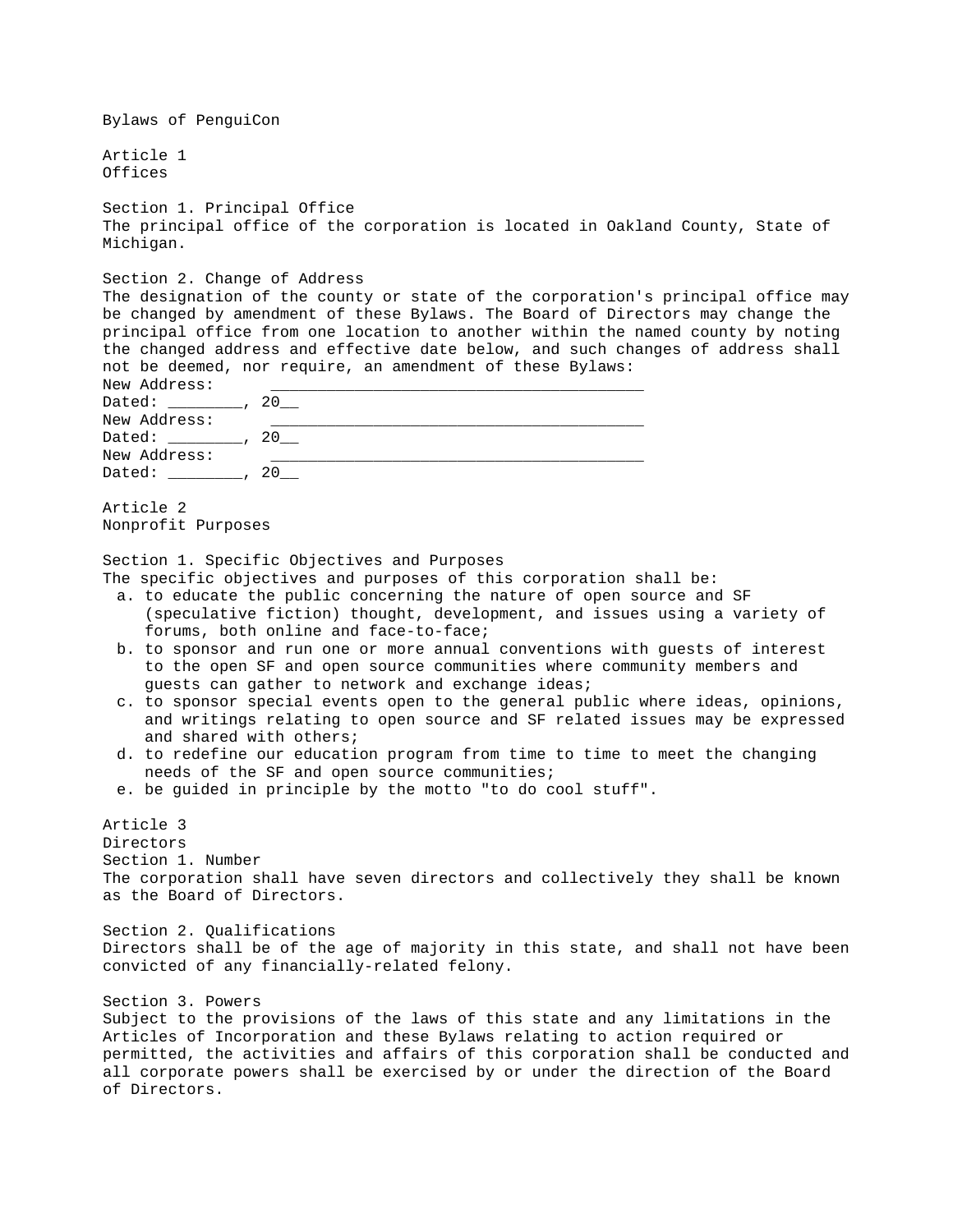# Section 4. Duties

It shall be the duty of the directors to:

- a. Perform any and all duties imposed on them collectively or individually by law, by the Articles of Incorporation, or by these Bylaws;
- b. Appoint and remove, employ and discharge, and, except as otherwise provided in these Bylaws, prescribe the duties and fix the compensation, if any, of all officers, agents and employees of the corporation;
- c. Supervise all officers, agents and employees of the corporation to assure that their duties are performed properly;
- d. Meet at such times and places as required by these Bylaws;
- e. Register their addresses with the Secretary of the corporation, and notices of meetings mailed to them at such addresses shall be valid notices thereof.

Section 5. Term of Office Each director shall hold office until resignation or removal from their office.

Section 6. Place Of Meetings Meetings shall be held at the principal office of the corporation or at a location chosen at the discretion of the Chairperson.

# Section 7. Regular Meetings

Regular meetings of Directors shall be held on the second Saturday in January, March, June and September at 12:00 P.M., unless such day falls on a legal holiday, in which event the regular meeting shall be held at the same hour and place on the next Saturday. A different date may be selected by the Chairperson provided that all directors are notified at least 45 days in advance in the manner used for Special Meetings.

Section 8. [REMOVED]

# Section 9. Special Meetings

Special meetings of the Board of Directors may be called by the Chairperson of the Board, the President, the Vice President, the Secretary, by any two directors, or, if different, by the persons specifically authorized under the laws of this state to call special meetings of the board. Such meetings shall be held at the principal office of the corporation or, if different, at the place designated by the person or persons calling the special meeting.

#### Section 10. Notice of Meetings

Unless otherwise provided by the Articles of Incorporation, these Bylaws, or provisions of law, the following provisions shall govern the giving of notice for meetings of the Board of Directors:

- a. Regular Meetings. No notice need be given of any regular meeting of the board of directors.
- b. Special Meetings. At least one week prior notice shall be given by the Secretary of the corporation to each director of each special meeting of the board. Such notice may be oral or written, may be given personally or impersonally. In the case of impersonal notification where the Secretary shall not be able to verify receipt, the director to be contacted shall acknowledge personal receipt of notice by a return message or telephone call within twenty-four hours of reception.
- c. Waiver of Notice. Whenever any notice of a meeting is required to be given to any director of this corporation under provisions of the Articles of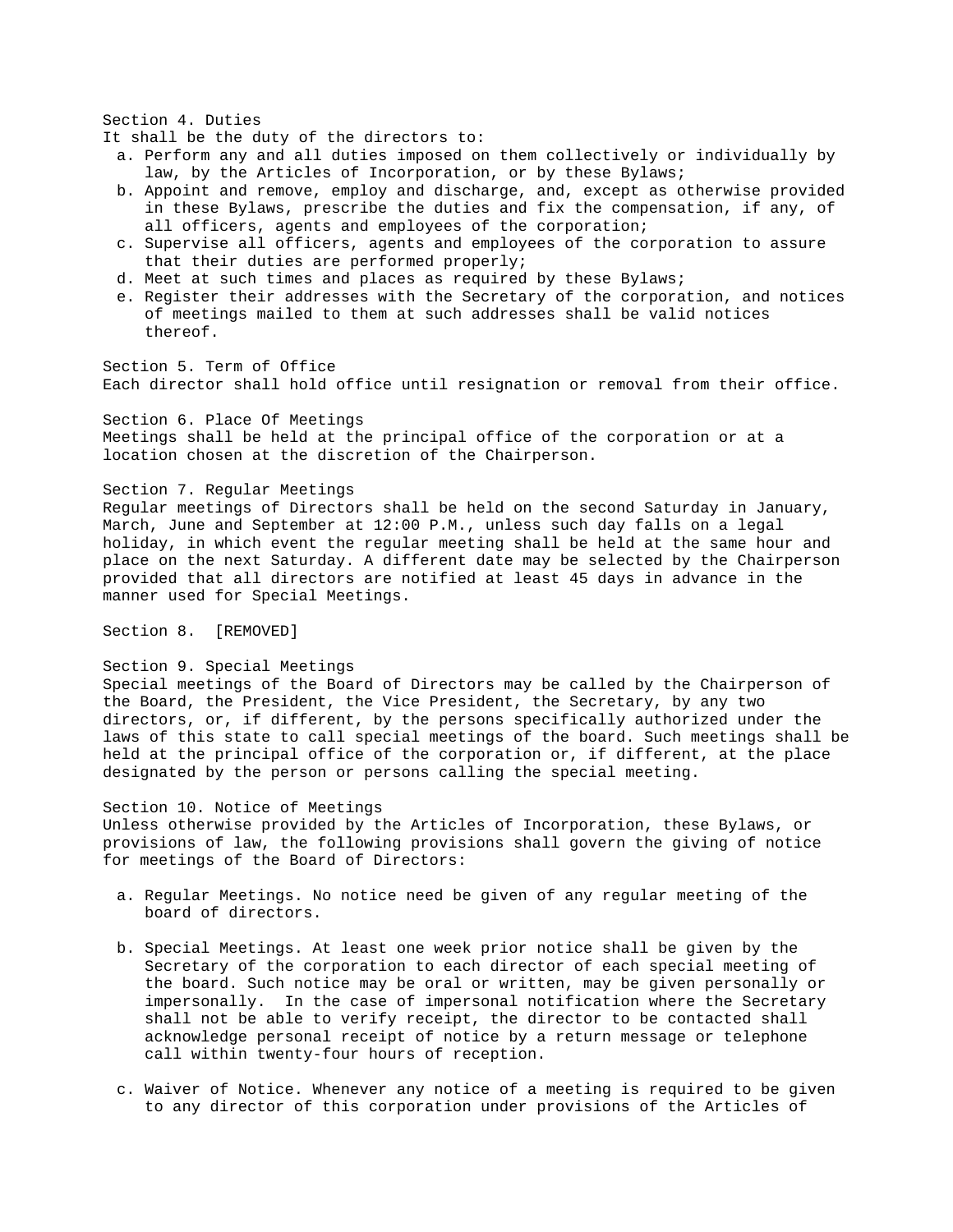Incorporation, these Bylaws or the law of this state, a waiver of notice in writing signed by the director, whether before or after the time of the meeting, shall be equivalent to the giving of such notice.

d. Emergency Meetings. A meeting of the board of directors may be called without any advanced notice. An emergency meeting will require an affirmative vote by a majority of the current serving board of directors to pass any motion. A record of the minutes of the meeting must be made public within 72 hours of the meeting. All motions approved by an emergency meeting shall expire at the end of the next Regular or Special meeting unless approved at such meeting.

#### Section 11. Quorum for Meetings

A quorum shall consist of a majority of the members of the Board of Directors. Except as otherwise provided under the Articles of Incorporation, these Bylaws or provisions of law, no business shall be considered by the board at any meeting at which the required quorum is not present, and the only motion which the Chair shall entertain at such meeting is a motion to adjourn.

#### Section 12. Majority Action As Board Action

Every act or decision done or made by a majority of the directors present at a meeting duly held at which a quorum is present is the act of the Board of Directors, unless the Articles of Incorporation, these Bylaws, or provisions of law require a greater percentage or different voting rules for approval of a matter by the board.

#### Section 13. Conduct of Meetings

Meetings of the Board of Directors shall be presided over by the Chairperson of the Board, or in the absence of the Chairperson of the board, by a Chairperson chosen by a majority of the directors present at the meeting. The Secretary of the corporation shall act as secretary of all meetings of the board, provided that, in his or her absence, the presiding officer shall appoint another person to act as Secretary of the Meeting. Meetings shall be governed by such procedures as may be approved from time to time by the board of directors, insofar as such rules are not inconsistent with

or in conflict with the Articles of Incorporation, these Bylaws or with

# Section 14. Vacancies

provisions of law.

Vacancies on the Board of Directors shall exist (1) on the death, resignation or removal of any director, and (2) whenever the number of authorized directors is increased. Any director may resign effective upon giving written notice to the Chairperson

of the Board, the President, the Secretary or the Board of Directors, unless the notice specifies a later time for the effectiveness of such resignation. No director may resign if the corporation would then be left without a duly elected director or directors in charge of its affairs, except upon notice to the Office of the Attorney General or other appropriate agency of this state. Directors may be removed from office, with or without cause, as permitted by and in accordance with the laws of this state.

Unless otherwise prohibited by the Articles of Incorporation, these Bylaws or provisions of law, vacancies on the board may be filled by approval of the Board of Directors. If the number of directors then in office is less than a quorum, a vacancy on the board may be filled by approval of a majority of the directors then in office or by a sole remaining director. A person elected to fill a vacancy on the board shall hold office until the next election of the Board of Directors or until his or her death, resignation or removal from office.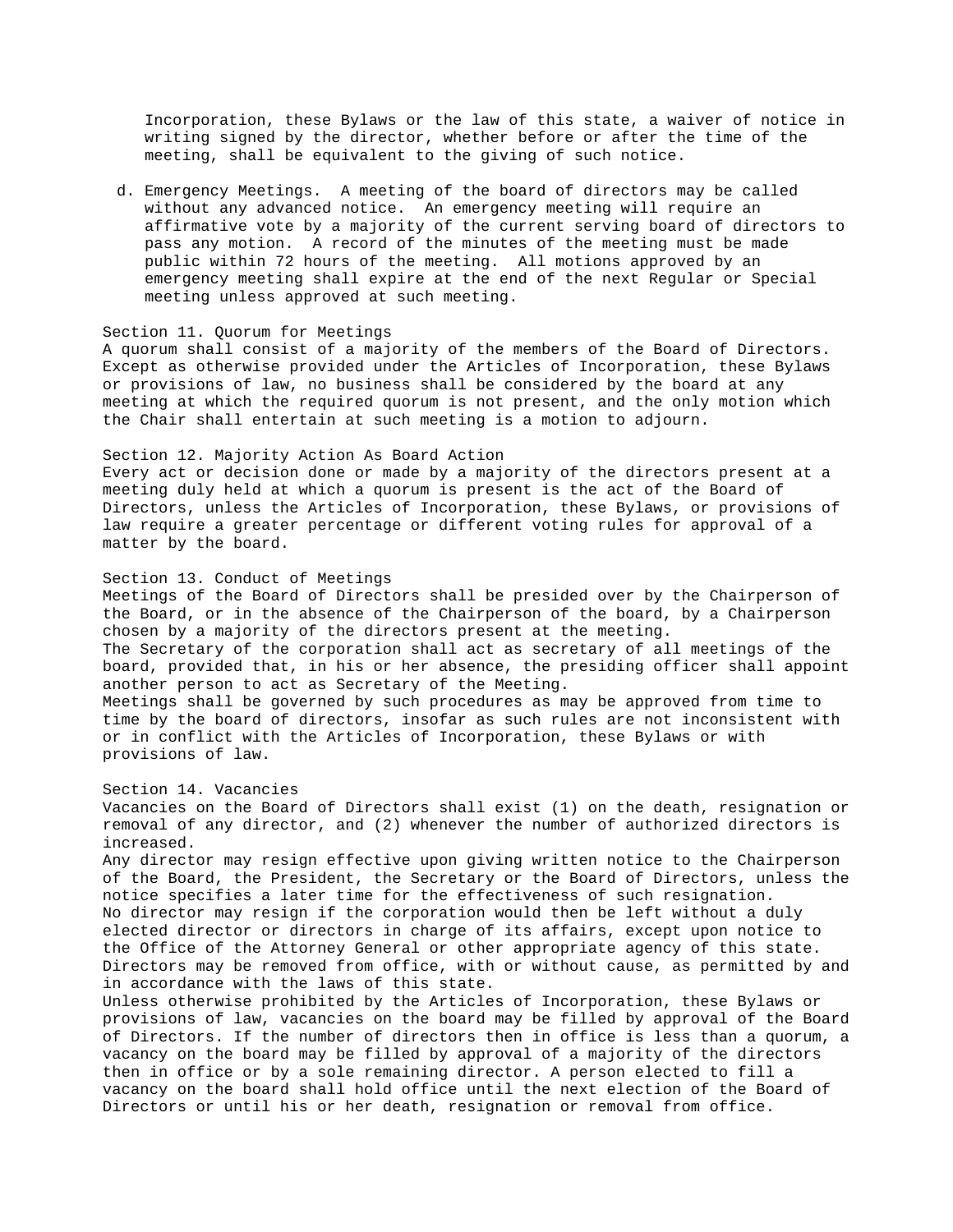Section 15. Nonliability of Directors The directors shall not be personally liable for the debts, liabilities or other obligations of the corporation.

Section 16. Indemnification by Corporation of Directors and Officers The directors and officers of the corporation shall be indemnified by the corporation to the fullest extent permissible under the laws of this state.

#### Section 17. Insurance For Corporate Agents

Except as may be otherwise provided under provisions of law, the Board of Directors may adopt a resolution authorizing the purchase and maintenance of insurance on behalf of any agent of the corporation (including a director, officer, employee or other agent of the corporation) against liabilities asserted against or incurred by the agent in such capacity or arising out of the agent's status as such, whether or not the corporation would have the power to indemnify the agent against such liability under the Articles of Incorporation, these Bylaws or provisions of law.

Article 4 Permanent Officers

# Section 1. Designation Of Officers

The permanent officers of the corporation shall consist of be a President, a Vice President, a Secretary and a Treasurer. The corporation may also have a Chairperson of the Board and other titled officers as may be determined from time to time by the Board of Directors.

Section 2. Qualifications Any person may serve as officer of this corporation provided they have the qualifications for director as listed in Article 3 Section 2. Officers may be, but are not required to be members of Board of Directors.

# Section 3. Election and Term of Office

Officers shall be elected by the Board of Directors, at any time, and each officer shall hold office until he or she resigns or is removed or is otherwise disqualified to serve, or until his or her successor shall be elected and qualified, whichever occurs first.

#### Section 4. Removal and Resignation

Any officer may be removed, either with or without cause, by a majority vote of the full Board of Directors, at any time. Any officer may resign at any time by giving written notice to the Board of Directors or to the President or Secretary of the corporation. Any such resignation shall take effect at the date of receipt of such notice or at any later date specified therein, and, unless otherwise specified therein, the acceptance of such resignation shall not be necessary to make it effective. The above provisions of this Section shall be superseded by any conflicting terms of a contract which has been approved or ratified by the Board of Directors relating to the employment of any officer of the corporation.

# Section 5. Mandatory Participation

If any officer does not satisfy the duties of their office, or any board member fails to attend 3 consecutive board meetings or does not participate in PenguiCon activities for a period of at least 6 months, the officer or board member shall be considered as having resigned from office. For the purposes of this section, 'PenguiCon activities' shall include but not be limited to: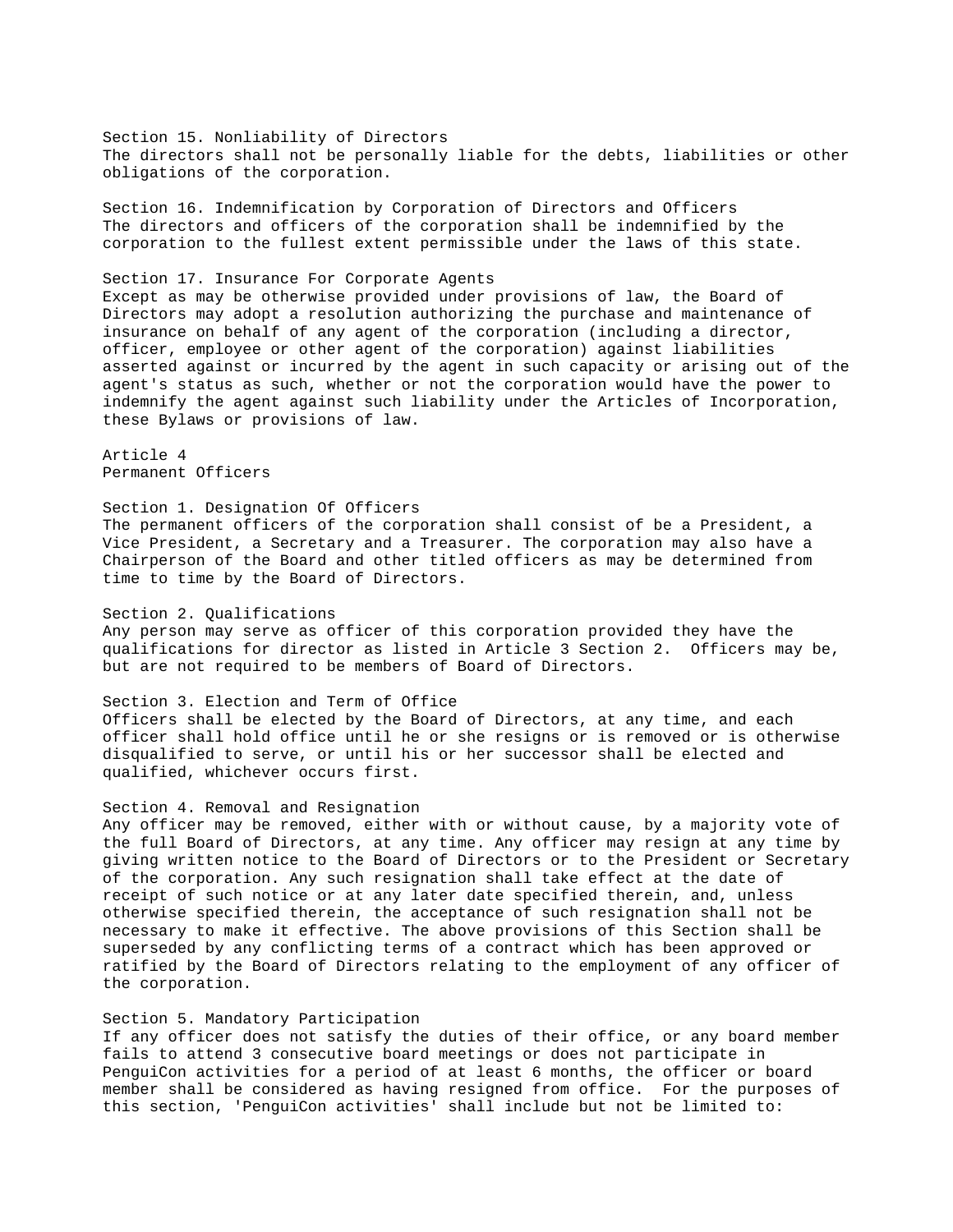- PenguiCon sponsored conventions
- PenguiCon board meetings
- PenguiCon Convention Committee meetings
- Informal scheduled PenguiCon staff dinners

#### Section 6. Duties of President

The President shall be the chief executive officer of the corporation and shall, subject to the control of the Board of Directors, supervise and control the affairs of the corporation and the activities of the officers. Unless another person is specifically appointed as Chairperson of the Board of Directors, the President shall preside at all meetings of the Board of Directors. Except as otherwise expressly provided by law, by the Articles of Incorporation or by these Bylaws, he or she shall, in the name of the corporation, execute such deeds, mortgages, bonds, contracts, checks or other instruments which may from time to time be authorized by the Board of Directors.

#### Section 7. Duties of Vice President

In the absence of the President, or in the event of his or her inability or refusal to act, the Vice President shall perform all the duties of the President, and when so acting shall have all the powers of, and be subject to all the restrictions on, the President. The Vice President shall have other powers and perform such other duties as may be prescribed by law, by the Articles of Incorporation or by these Bylaws or as may be prescribed by the Board of Directors.

Section 8. Duties of Secretary The Secretary shall: Certify and keep at the principal office of the corporation the original, or a copy, of these Bylaws as amended or otherwise altered to date. Keep at the principal office of the corporation or at such other place as the board may determine, a book of minutes of all meetings of the directors, and, if applicable, meetings of committees of directors, recording therein the time and place of holding, whether regular or special, how called, how notice thereof was given, the names of those present or represented at the meeting and the proceedings thereof. See that all notices are duly given in accordance with the provisions of these Bylaws or as required by law. Be custodian of the records and of the seal of the corporation and affix the seal, as authorized by law or the provisions of these Bylaws, to duly executed documents of the corporation. Exhibit at all reasonable times to any director of the corporation, or to his or her agent or attorney, on request therefore, the Bylaws, and the minutes of the proceedings of the directors of the corporation. In general, perform all duties incident to the office of Secretary and such other duties as may be required by law, by the Articles of Incorporation or by these Bylaws or which may be assigned to him or her from time to time by the Board of Directors. Section 9. Duties Of Treasurer The Treasurer shall: Have charge and custody of, and be responsible for, all funds and securities of the corporation, and deposit all such funds in the name of the corporation in such banks, trust companies or other depositories as shall be selected by the Board of Directors. Receive, and give receipt for, monies due and payable to the corporation from any source whatsoever.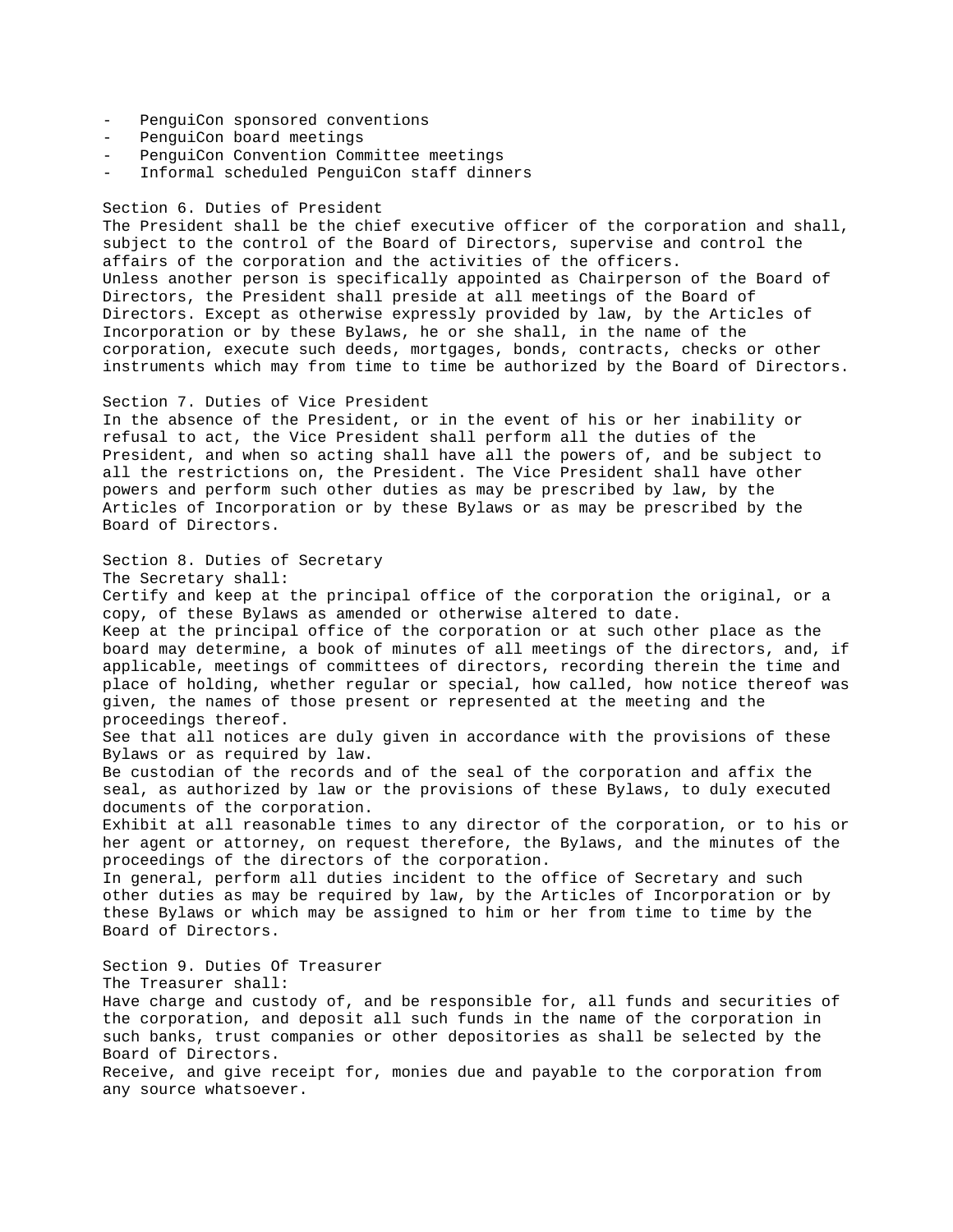Disburse, or cause to be disbursed, the funds of the corporation as may be directed by the Board of Directors, taking proper vouchers for such disbursements. Keep and maintain adequate and correct accounts of the corporation's properties and business transactions, including accounts of its assets, liabilities, receipts, disbursements, gains and losses. Exhibit at all reasonable times the books of account and financial records to any director of the corporation, or to his or her agent or attorney, on request therefore. Render to the President and directors, whenever requested, an account of any or all of his or her transactions as Treasurer and of the financial condition of the corporation. Prepare, or cause to be prepared, and certify, or cause to be certified, the financial statements to be included in any required reports. In general, perform all duties incident to the office of Treasurer and such other duties as may be required by law, by the Articles of Incorporation of the corporation or by these Bylaws or which may be assigned to him or her from time to time by the Board of Directors. Section 10. Compensation The salaries of the officers, if any, shall be fixed from time to time by resolution of the Board of Directors.

Article 5 Convention Committee

Section 1. Purpose.

The Convention Committee exists to provide efficient implementation of the goals and objectives of the corporation, specifically, the holding of an annual convention.

# Section 2. Convention Chair.

All powers of the Convention Committee will be vested in the Convention Chair (hereafter referred to as the ConChair), and lesser committee members as may be appointed and delegated by the ConChair. The ConChair will be elected by a majority vote of the Board of Directors. The ConChair's term ends at the end of the first regular Board meeting following the convention under that ConChair's authority. The ConChair will be responsible for producing their designated PenguiCon convention during their term. The ConChair will be considered an officer of the corporation for the duration of their term.

### Section 3. Budget.

The ConChair is required to present to the Board for approval a budget for the convention under their authority at a board meeting to be held no later than six months prior to the convention under their authority.

# Section 4. Finances.

The ConChair will provide, or cause to be provided, to the Treasurer a current general ledger of convention finances. This ledger must be provided to the Treasurer no later than the 3 days prior to each of the scheduled board meetings.

#### Section 5. Authority.

The ConChair, or anyone designated in writing by the ConChair, are the only individuals authorized to enter into any contract or execute and deliver any instrument or payments in the name of, and on behalf of the corporation for producing the PenguiCon convention to occur during that ConChair's term.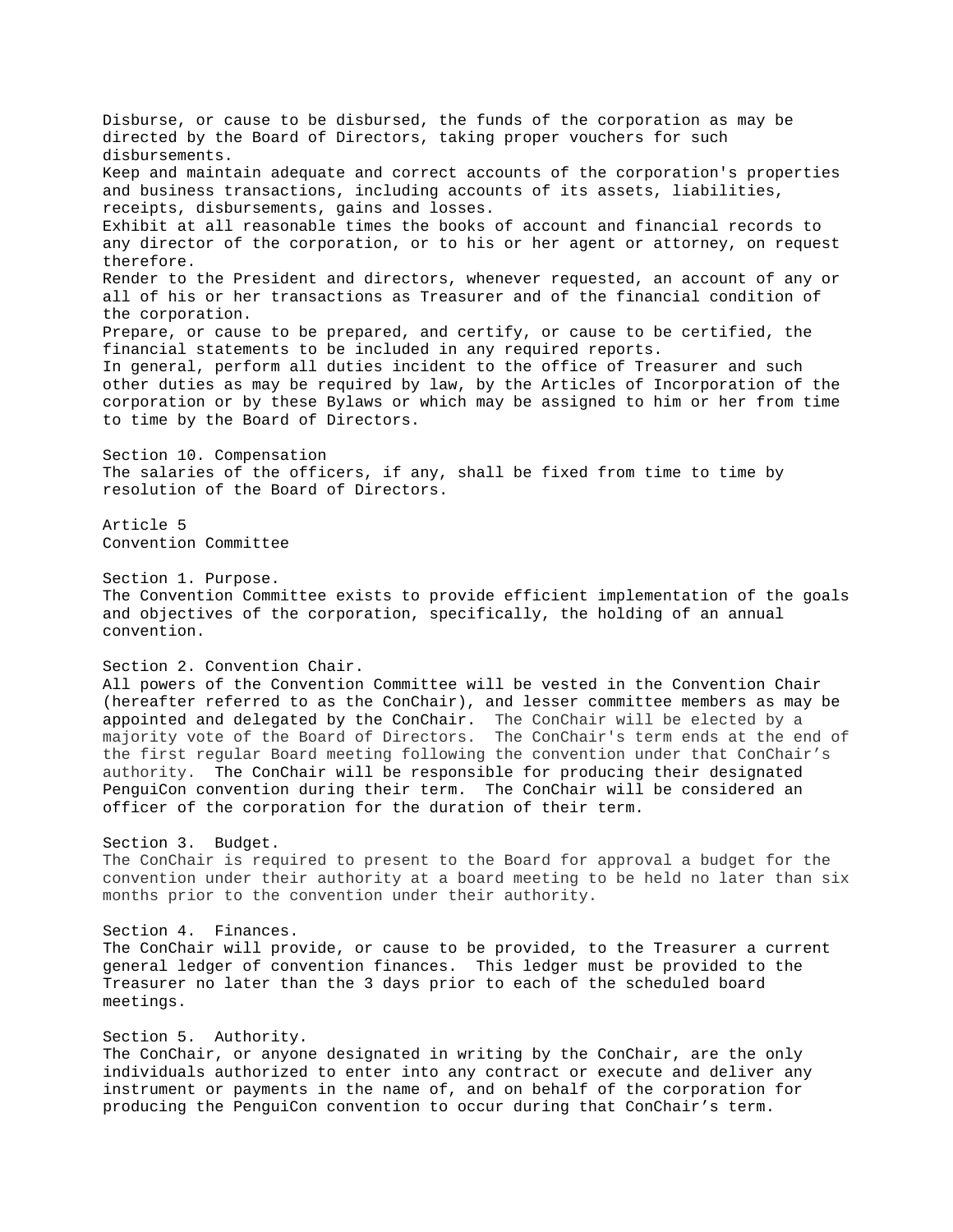Section 6. Limitations of Authority. The ConChair may make no agreements or contract resulting either in spending beyond that approved in the convention budget or resulting in contractual obligations which extend past the end of the ConChair's term of office without board consent and written approval. Section 7. Limitations on Delegation. (This section intentionally left blank.) Section 8. Number of ConChairs The Board may authorize more than one ConChair at any given time, providing that each ConChair is given authority over a different convention. Article 6 Project Managers Section 1. Purpose. Project managers exist to provide efficient implementation of the goals and objectives of the corporation through the management of a one-time event (Project). Section 2. Selection. A Project Manager shall be selected by a majority vote of the Board of Directors. The criteria for being a Project Manager shall be the same as being a Permanent Officer of the corporation. The Project manager shall maintain their role until the completion or termination of the project, their resignation, or removal by a majority vote of the Board of Directors. Section 3. Budget. A Project Manager must present a budget to the Board of Directors for approval prior to enacting the project. This budget may be amended by the Board of Directors at any time. Section 4. Finances The Project Manager will provide, or cause to be provided, to the Treasurer a current general ledger of project finances upon demand, and upon the completion of the project. Section 5. Authority The Project manager, and the treasurer at the direction of the Project Manager are the sole officers authorized to enter into any contract or execute and deliver any instrument or payments in the name of, and on behalf of the corporation for the implementation of the Project. Section 6. Limitations of Authority. The Project Manager may make no agreements or contract resulting either in spending beyond that approved in the Project budget or resulting in contractual obligations which are outside the scope of the project without Board consent and written approval. Article 7 Execution of Instruments, Deposits and Funds Section 1. Execution of Instruments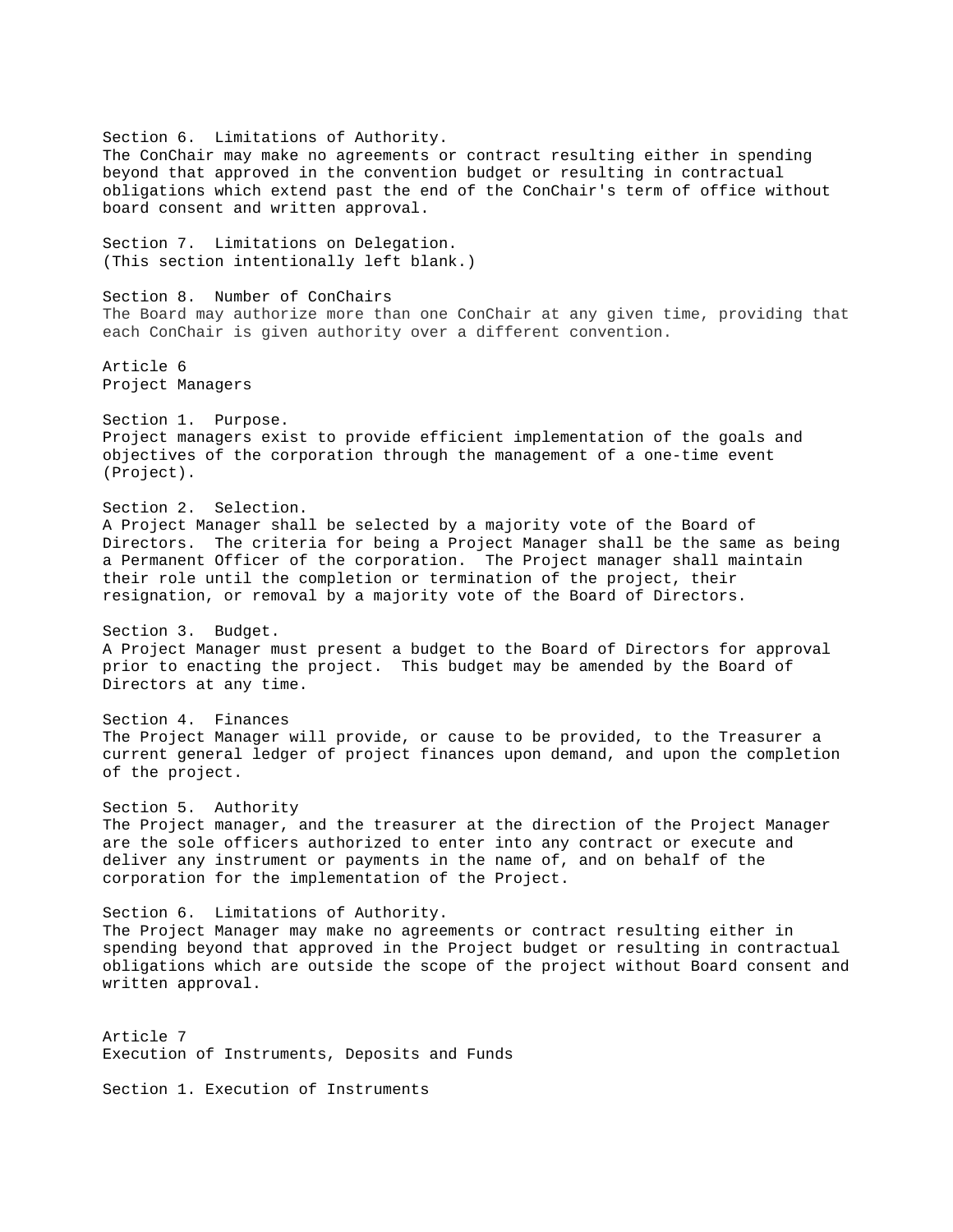The Board of Directors, except as otherwise provided in these Bylaws, may by resolution authorize any officer or agent of the corporation to enter into any contract or execute and deliver any instrument in the name of and on behalf of the corporation, and such authority may be general or confined to specific instances. Unless so authorized, no officer, agent or employee shall have any power or authority to bind the corporation by any contract or engagement or to pledge its credit or to render it liable monetarily for any purpose or in any amount.

#### Section 2. Checks and Notes

Except as otherwise specifically determined by resolution of the Board of Directors, or as otherwise required by law, checks, drafts, promissory notes, orders for the payment of money and other evidence of indebtedness of the corporation shall be signed by the Treasurer of the corporation or the ConChair. The ConChair may only sign cheques which cover items related to their convention and which are part of the approved budget.

Section 3. Deposits All funds of the corporation shall be deposited from time to time to the credit of the corporation in such banks, trust companies or other depositories as the Board of Directors may select.

Section 4. Gifts The Board of Directors may accept on behalf of the corporation any contribution, gift, bequest or devise for the nonprofit purposes of this corporation.

Article 8 Corporate Records, Reports and Seal

Section 1. Maintenance of Corporate Records The corporation shall keep at its principal office:

- a. Minutes of all meetings of directors, committees of the board, indicating the time and place of holding such meetings, whether regular or special, how called, the notice given and the names of those present and the proceedings thereof;
- b. Adequate and correct books and records of account, including accounts of its properties and business transactions and accounts of its assets, liabilities, receipts, disbursements, gains and losses;
- c. A copy of the corporation's Articles of Incorporation and Bylaws as amended to date will be placed on the corporate web site for public inspection and review.

# Section 2. Directors' Inspection Rights

Every director shall have the absolute right at any reasonable time to inspect and copy all books, records and documents of every kind and to inspect the physical properties of the corporation and shall have such other rights to inspect the books, records and properties of this corporation as may be required under the Articles of Incorporation, other provisions of these Bylaws and provisions of law.

Section 4. Right To Copy And Make Extracts Any inspection under the provisions of this Article may be made in person or by agent or attorney and the right to inspection shall include the right to copy and make extracts.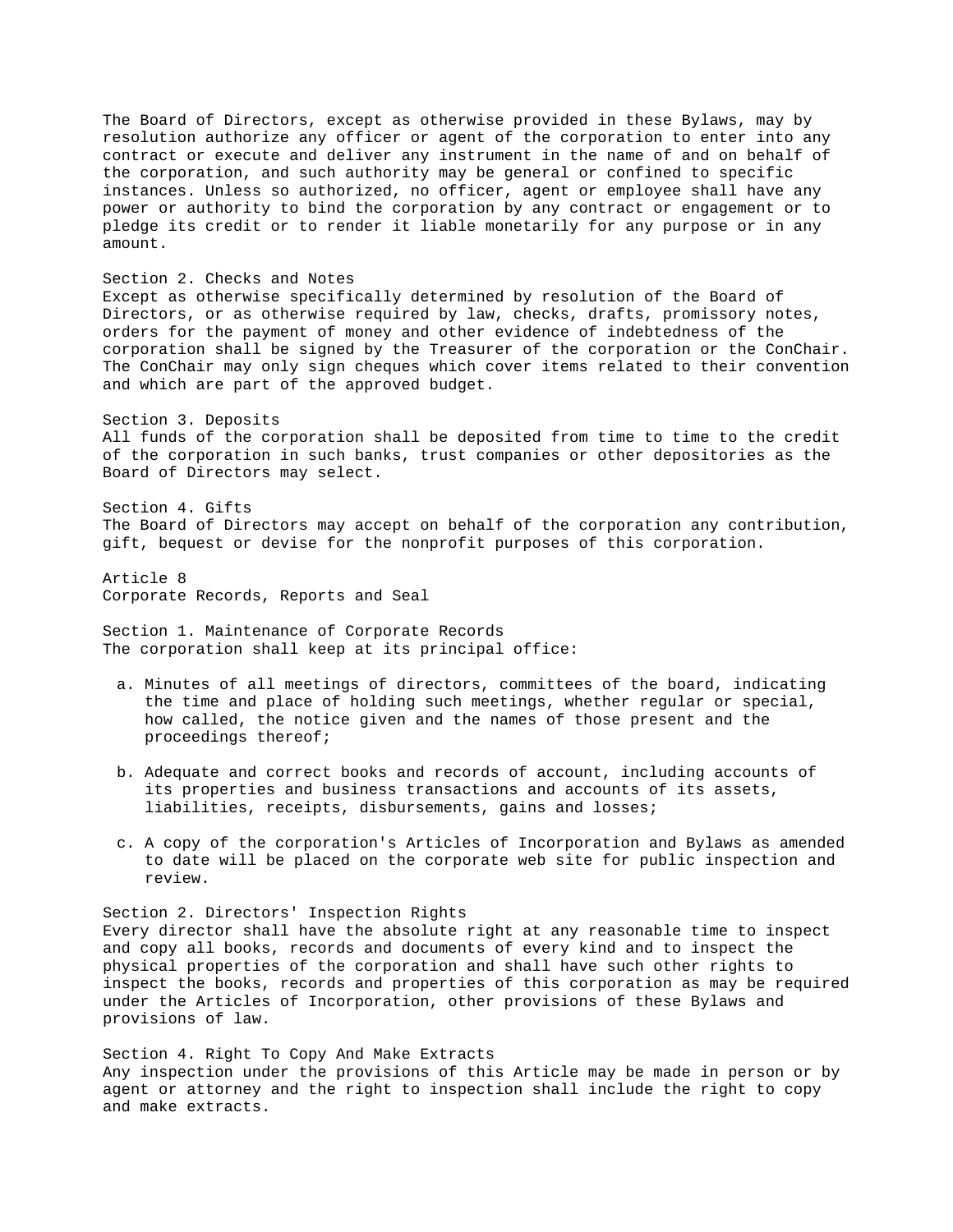Section 5. Periodic Report

The board shall cause any annual or periodic report required under law to be prepared and delivered to an office of this state and made available online, to be so prepared and delivered within the time limits set by law.

Article 9 Lesser Officers

Section 1. Information Technology Officer

The Information Technology (IT) Officer shall be selected by the Board of Directors and must meet the same qualifications as a Permanent Officer, as outlined in Article 4, section 2. The IT Officer shall have responsibilities as follow:

 a. ensure the availability of the corporate Internet presence is maintained b. maintain a list of administrator accounts and passwords for all corporate Internet tools and keep on file with Board Secretary.

 c. ensure that the appropriate accounts and passwords are changed at the start of each new convention year, and that the new administrative information is passed on to the new ConChair's designee(s)

 d. provide research and recommendations to the Board of Directors and ConChair(s) regarding Internet tools and services and potential new Internet tools and services

 e. maintain a web site for the Board of Directors onto which the IT officer shall ensure documents required by the Board be placed

 f. coordinate with current and future ConChairs to ensure that whenever possible, IT decisions are made with long-term benefits in mind

 g. report to the Board of Directors if any decisions will have effects that last beyond the tenure of the currently elected ConChairs

h. attend meetings of the Board of Directors

 i. maintain a working knowledge of the general function of the convention, its current tools and methods, and its IT needs so as to better be able to make recommendations

 j. ensure that backups of all corporate IT assets are maintained and restores are tested regularly.

Article 10 Amendment of Bylaws

Section 1. Amendment Subject to limitations specified under provisions of law, these Bylaws, or any of them, may be altered, amended or repealed and new Bylaws adopted by approval of the majority of the full Board of Directors.

Article 11 Construction and Terms If there is any conflict between the provisions of these Bylaws and the Articles of Incorporation of this corporation, the provisions of the Articles of Incorporation shall govern.